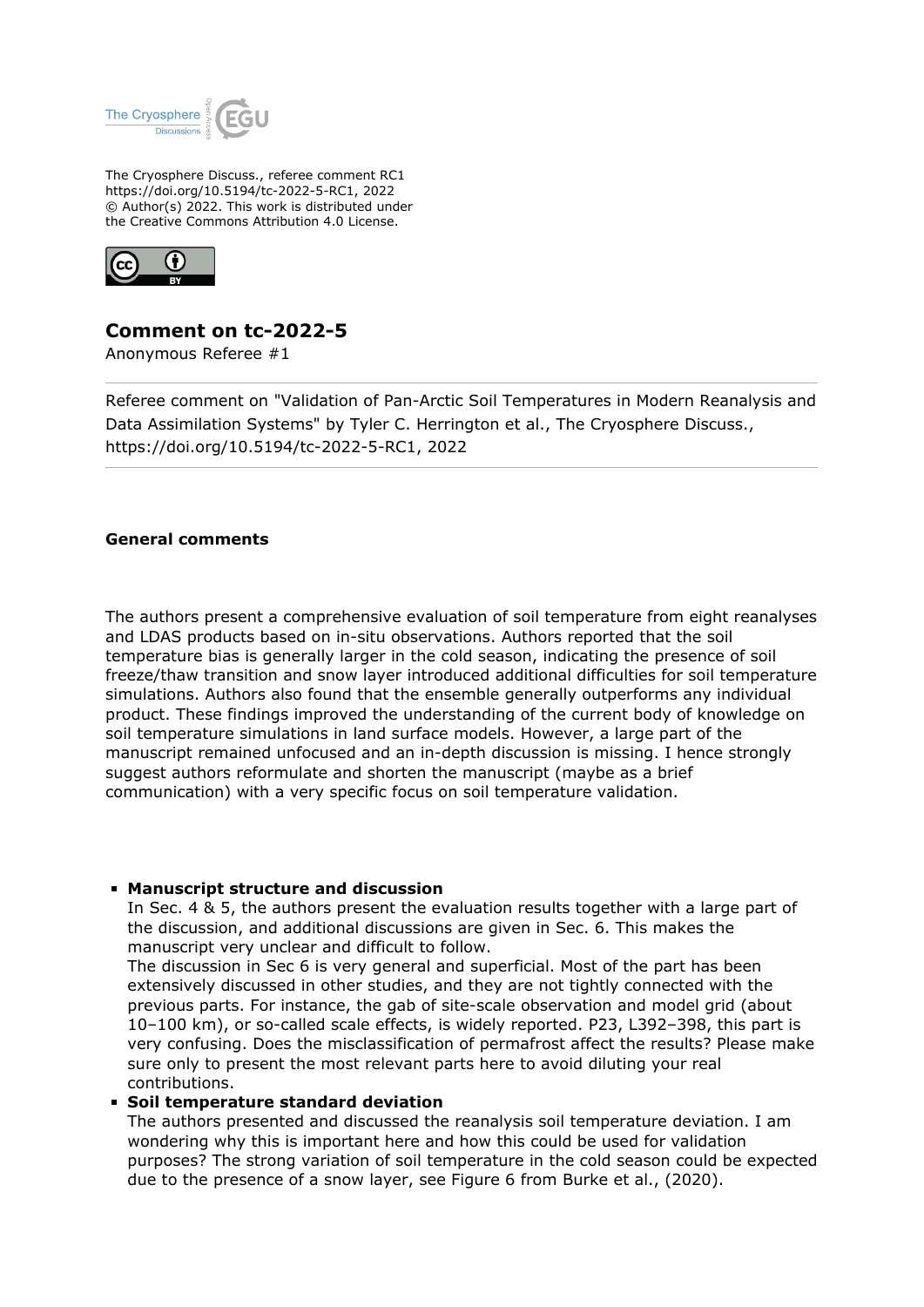# **Climatology**

Again, the climatology based on the ensemble results is somehow unfocused. The purpose of this study is "*validation of pan-Arctic (and Boreal) soil temperatures from eight reanalyses and land data assimilation system (LDAS) products.*" (see P2, L53–54), rather than analyzing the climatology. To be more focused, authors could compare and evaluate the trend of ensemble results with site-scale observations. Otherwise, I do not see the necessity of this part.

# **Specific comments:**

- P2, L24: Permafrost carbon and climate warming loop are complex, and thus ...could act as a "possibly/potentially" positive...
- P2, L31: Qinghai-Tibetan **P**lateau.
- P2, L45–49: Ensemble simulation has also been used for permafrost simulation, for instance, Cao et al., (2019), although these studies do not directly use the soil temperature.
- P4, L122: The variation of soil temperature is complex and typically depends on surface condition (i.e., snow layer, vegetation), soil properties (i.e., soil organic content), and soil depth. It could vary very large at the hourly and daily scales.
- P6, L135: How much the difference could be? Could you please write it down?
- P6, L141: ...2 to 12...
- P6, L142: The so-called "scale effects" has been widely reported, see Gubler el al., (2011) for the Alps and Cao et al., (2019) for high latitudes. Please cite relevant references.
- P8, L172: you have two "also" here
- P8, L180: Then why not directly use the IPA map? You could also find the global permafrost zonation index map from Gruber et al., (2012).
- P9, L192: "*more"* □ greater/larger
- P14, L250: Qinghai-Tibetan **P**lateau
- P16, L256: Zero curtain period is heavily dependent on the soil moisture rather than the active layer thickness.
- P22, L357: Remove the redundant '*)*'.

# **Tables & Figures**

- **Table 1:** Could you please also add the soil discretization information here, such as depth for each layer and the total soil column depth? Please double-check the spatial resolution of all the reanalyses, ERA5 should be 0.25°, ERA-Interim is 0.75°, and MERRA-2 is 0.5°×0.625°. Depending on the datasets you used, JRA-55 is 1.25° for the reanalysis level and 0.56° for the model level.
- **Figure 4:** Do you really need so many sub-plots? The inter-comparisons among different reanalyses are shown here but not discussed in the main text. Did I miss something important? Please also add the 1:1 line, so that readers could clearly see the cold/warm bias.
- **Figure S3:** Could you please improve the resolution of Figure S3?